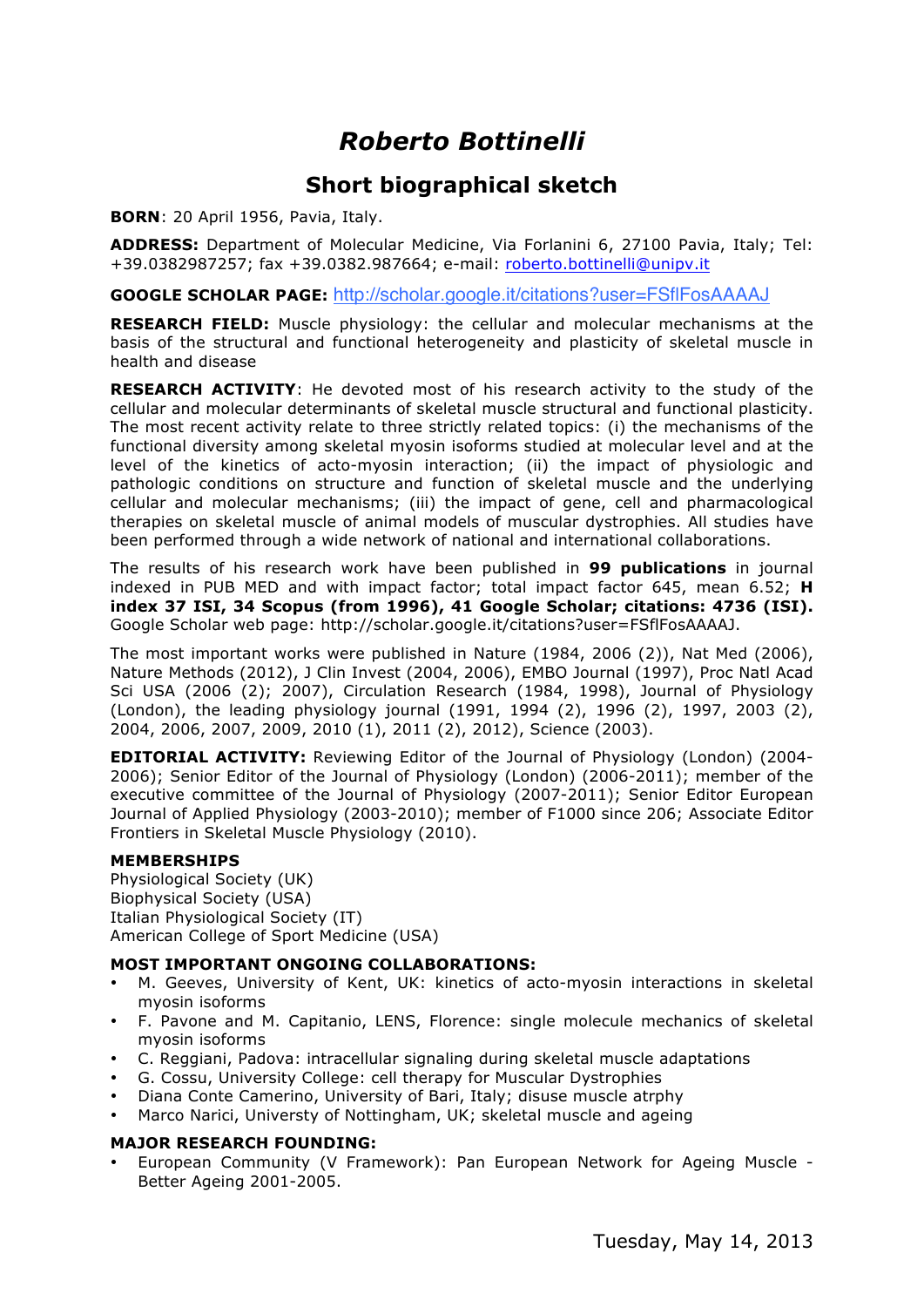- Telethon Foundation: "Analysis of functional impairment of skeletal muscle in murine models of muscular dystrophy and of functional recovery following mesoangioblast treatments" (2003-2006)
- Cariplo Foundation: "Studio di un protocollo terapeutico per correggere le distrofie muscolari attraverso l'uso di un nuovo tipo di cellula staminale" (2004-2006); "Miglioramento dell'efficacia clinica di un nuovo tipo di cellula staminale, i mesoangioblasti, nel modello pre-clinico della distrofia di Duchenne" (2007-2009); "La miopatia steroidea: caratterizzazione molecolare, istopatologica ed elettrofisiologica" (2011-2013)
- Italian Space Agency: "The cellular and molecular mechanisms of skeletal muscle plasticity in disuse induced atrophy and in pathologic conditions" (OSMA project, 2006-2009)
- European Community (VII Framework): MYOAGE (2009-2012)

## **Current position title**

Full Professor of Physiology, Medical School, University of Pavia, Italy

### **Educational background**

University of Pavia, Pavia, Italy, M.D. 1981 (17/7/1981) University of Pavia, Specialization in Sport Medicine, 1986 (17/10/19865) University of Pavia, Ph.D. Physiology 1988 (7/12/1989)

## **List of 10 major publications**

- 1. Capitanio M, Canepari M, Maffei M, Beneventi D, Monico C, Vanzi F, Bottinelli R & Pavone FS. (2012). Ultrafast force-clamp spectroscopy of single molecules reveals load dependence of myosin working stroke. *Nature methods* 9**,** 1013-1019.
- 2. Pellegrino MA, Desaphy JF, Brocca L, Pierno S, Camerino DC & Bottinelli R. (2011). Redox homeostasis, oxidative stress and disuse muscle atrophy. *The Journal of physiology* 589**,** 2147-2160.
- 3. Sampaolesi M, Blot S, D'Antona G, Granger N, Tonlorenzi R, Innocenzi A, Mognol P, Thibaud JL, Galvez BG, Barthelemy I, Perani L, Mantero S, Guttinger M, Pansarasa O, Rinaldi C, Cusella De Angelis MG, Torrente Y, Bordignon C, Bottinelli R & Cossu G. (2006). Mesoangioblast stem cells ameliorate muscle function in dystrophic dogs. *Nature* 444**,** 574-579.
- 4. D'Antona G, Lanfranconi F, Pellegrino MA, Brocca L, Adami R, Rossi R, Moro G, Miotti D, Canepari M & Bottinelli R. (2006). Skeletal muscle hypertrophy and structure and function of skeletal muscle fibres in male body builders. *J Physiol* 570**,** 611-627.
- 5. Capitanio M, Canepari M, Cacciafesta P, Lombardi V, Cicchi R, Maffei M, Pavone FS & Bottinelli R. (2006). Two independent mechanical events in the interaction cycle of skeletal muscle myosin with actin. *Proc Natl Acad Sci U S A* 103**,** 87-92.
- 6. Sampaolesi M, Torrente Y, Innocenzi A, Tonlorenzi R, D'Antona G, Pellegrino MA, Barresi R, Bresolin N, De Angelis MG, Campbell KP, Bottinelli R & Cossu G. (2003). Cell therapy of alpha-sarcoglycan null dystrophic mice through intra-arterial delivery of mesoangioblasts. *Science* 301**,** 487-492.
- 7. D'Antona G, Pellegrino MA, Adami R, Rossi R, Carlizzi CN, Canepari M, Saltin B & Bottinelli R. (2003). The effect of ageing and immobilization on structure and function of human skeletal muscle fibres. *J Physiol* 552**,** 499-511.
- 8. Bottinelli R & Reggiani C. (2000). Human skeletal muscle fibres: molecular and functional diversity. *Prog Biophys Mol Biol* 73**,** 195-262.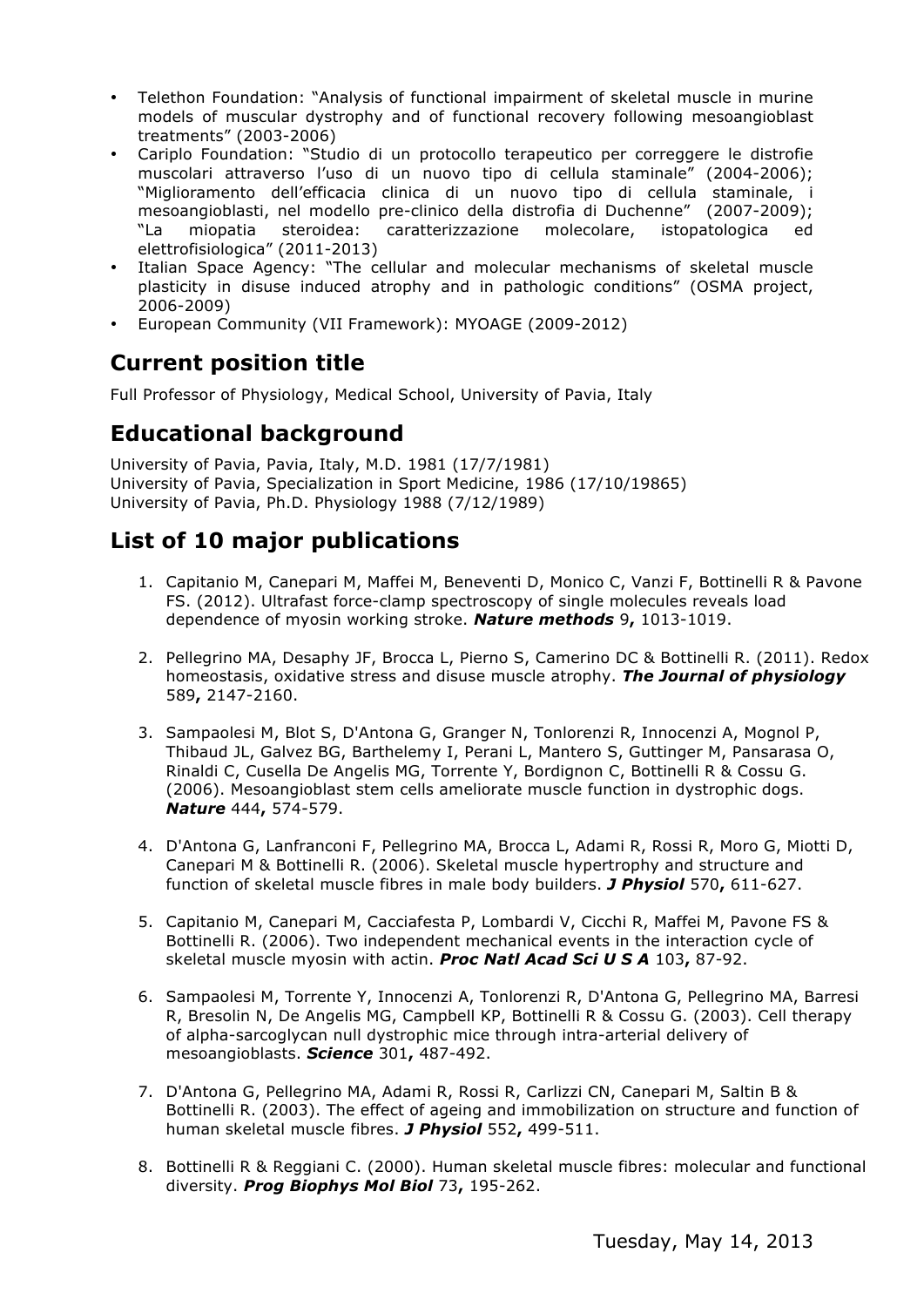- 9. Bottinelli R, Canepari M, Pellegrino MA & Reggiani C. (1996). Force-velocity properties of human skeletal muscle fibres: myosin heavy chain isoform and temperature dependence. *J Physiol* 495 ( Pt 2)**,** 573-586.
- 10. Bottinelli R, Schiaffino S & Reggiani C. (1991). Force-velocity relations and myosin heavy chain isoform compositions of skinned fibres from rat skeletal muscle. *J Physiol* 437**,** 655-672.

### **Previous employment (in chronological order)**

1992-1998 Researcher in Physiology, Faculty of Medicine, University of Pavia 1998-2001 Associate Professor of Physiology, Faculty of Medicine, University of Pavia 2001- Full Professor of Physiology, , Faculty of Medicine, University of Pavia

### **Experience (in chronological order)**

#### **Teaching:**

The full Physiology course for Medical students since 1996 A Physiology course for Motoric Sciences degree since 1999 The Physiology Course for Medical and Pharmaceutical Biotechnology Degree since 2004 The Physiology Course in English for Medical students since 2010

#### **Administrative:**

Head of the Department of Experimental Medicine, University of Pavia, 2005-2008 Head of the Department of Physiology, University of Pavia, 2008-2011 Director of the Interuniversity Institute of Myology (2008-2011) Director of the Specialization school of Sport Medicine for medical doctors 2002-

#### **Research:**

P.I. of the Muscle Biophysics Laboratory of the Department since 1999

#### **Experimental:**

1981-1988 Cardiac physiology: factors affecting contractility, relaxation, intracellular calcium kinetics

1982-1986 contractility of intact isolated frog muscle fibres

1984- muscle fibre types, myosin and myofibrillar protein isoforms and their contractile and energetic properties

1998- analysis of myosin motor function at single molecule level by reconstituted contractile systems in vitro: in vitro motility assays and optical trap

2002-2007 study of cellular, gene and pharmaceutical therapies of muscular dystrophies

2002- proteomic analysis of muscle phenotype adaptations

2009- gene expression analysis and analysis of intracellular pathways underlying skeletal muscle plasticity in health and disease

### **Publications** *in extenso*

- 1. Minetto MA, Botter A, Bottinelli O, Miotti D, Bottinelli R & D'Antona G. (2013). Variability in Muscle Adaptation to Electrical Stimulation. *International journal of sports medicine*.
- 2. D'Antona G, Mascaro A, Monopoli A, Miglietta D, Ongini E & Bottinelli R. (2013). Nitric oxide prevents atorvastatin-induced skeletal muscle dysfunction and alterations in mice. *Muscle Nerve* 47**,** 72-80.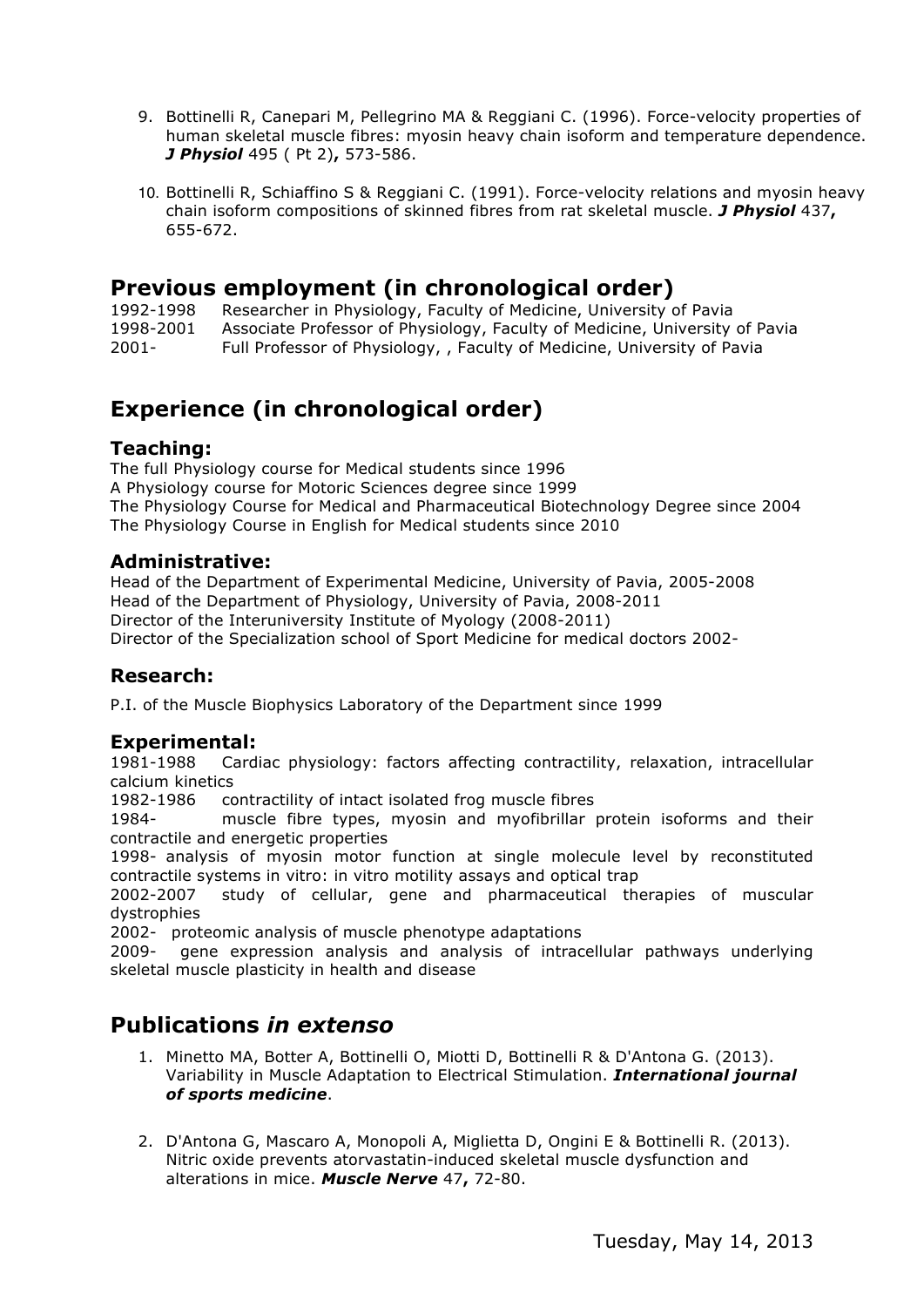- 3. Tedesco FS, Gerli MF, Perani L, Benedetti S, Ungaro F, Cassano M, Antonini S, Tagliafico E, Artusi V, Longa E, Tonlorenzi R, Ragazzi M, Calderazzi G, Hoshiya H, Cappellari O, Mora M, Schoser B, Schneiderat P, Oshimura M, Bottinelli R, Sampaolesi M, Torrente Y, Broccoli V & Cossu G. (2012). Transplantation of Genetically Corrected Human iPSC-Derived Progenitors in Mice with Limb-Girdle Muscular Dystrophy. *Sci Transl Med* 4**,** 140ra189.
- 4. Porcelli S, Marzorati M, Pugliese L, Adamo S, Gondin J, Bottinelli R & Grassi B. (2012). Lack of functional effects of neuromuscular electrical stimulation on skeletal muscle oxidative metabolism in healthy humans. *J Appl Physiol*.
- 5. Farini A, Sitzia C, Navarro C, D'Antona G, Belicchi M, Parolini D, Del Fraro G, Razini P, Bottinelli R, Meregalli M & Torrente Y. (2012). Absence of T and B lymphocytes modulates dystrophic features in dysferlin deficient animal model. *Exp Cell Res* 318**,** 1160-1174.
- 6. Capitanio M, Canepari M, Maffei M, Beneventi D, Monico C, Vanzi F, Bottinelli R & Pavone FS. (2012). Ultrafast force-clamp spectroscopy of single molecules reveals load dependence of myosin working stroke. *Nature methods* 9**,** 1013-1019.
- 7. Canepari M, Maffei M, Longa E, Geeves M & Bottinelli R. (2012). Actomyosin kinetic of pure fast and slow rat myosin isoforms studied by in vitro motility assay approach. *Exp Physiol*.
- 8. Brocca L, Cannavino J, Coletto L, Biolo G, Sandri M, Bottinelli R & Pellegrino MA. (2012). The time course of the adaptations of human muscle proteome to bed rest and the underlying mechanisms. *J Physiol* 590**,** 5211-5230.
- 9. Tedesco FS, Hoshiya H, D'Antona G, Gerli MF, Messina G, Antonini S, Tonlorenzi R, Benedetti S, Berghella L, Torrente Y, Kazuki Y, Bottinelli R, Oshimura M & Cossu G. (2011). Stem cell-mediated transfer of a human artificial chromosome ameliorates muscular dystrophy. *Sci Transl Med* 3**,** 96ra78.
- 10. Pellegrino MA, Desaphy JF, Brocca L, Pierno S, Camerino DC & Bottinelli R. (2011). Redox homeostasis, oxidative stress and disuse muscle atrophy. *The Journal of physiology* 589**,** 2147-2160.
- 11. Maffiuletti NA, Minetto MA, Farina D & Bottinelli R. (2011). Electrical stimulation for neuromuscular testing and training: state-of-the art and unresolved issues. *European journal of applied physiology* 111**,** 2391-2397.
- 12. Gondin J, Brocca L, Bellinzona E, D'Antona G, Maffiuletti NA, Miotti D, Pellegrino MA & Bottinelli R. (2011). Neuromuscular electrical stimulation training induces atypical adaptations of the human skeletal muscle phenotype: a functional and proteomic analysis. *J Appl Physiol* 110**,** 433-450.
- 13.Camerino GM, Pellegrino MA, Brocca L, Digennaro C, Camerino DC, Pierno S & Bottinelli R. (2011). Statin or fibrate chronic treatment modifies the proteomic profile of rat skeletal muscle. *Biochemical pharmacology* 81**,** 1054-1064.
- 14. Bottinelli R & Westerblad H. (2011). Reactive oxygen and nitrogen species in skeletal muscle: acute and long-term effects. *The Journal of physiology* 589**,**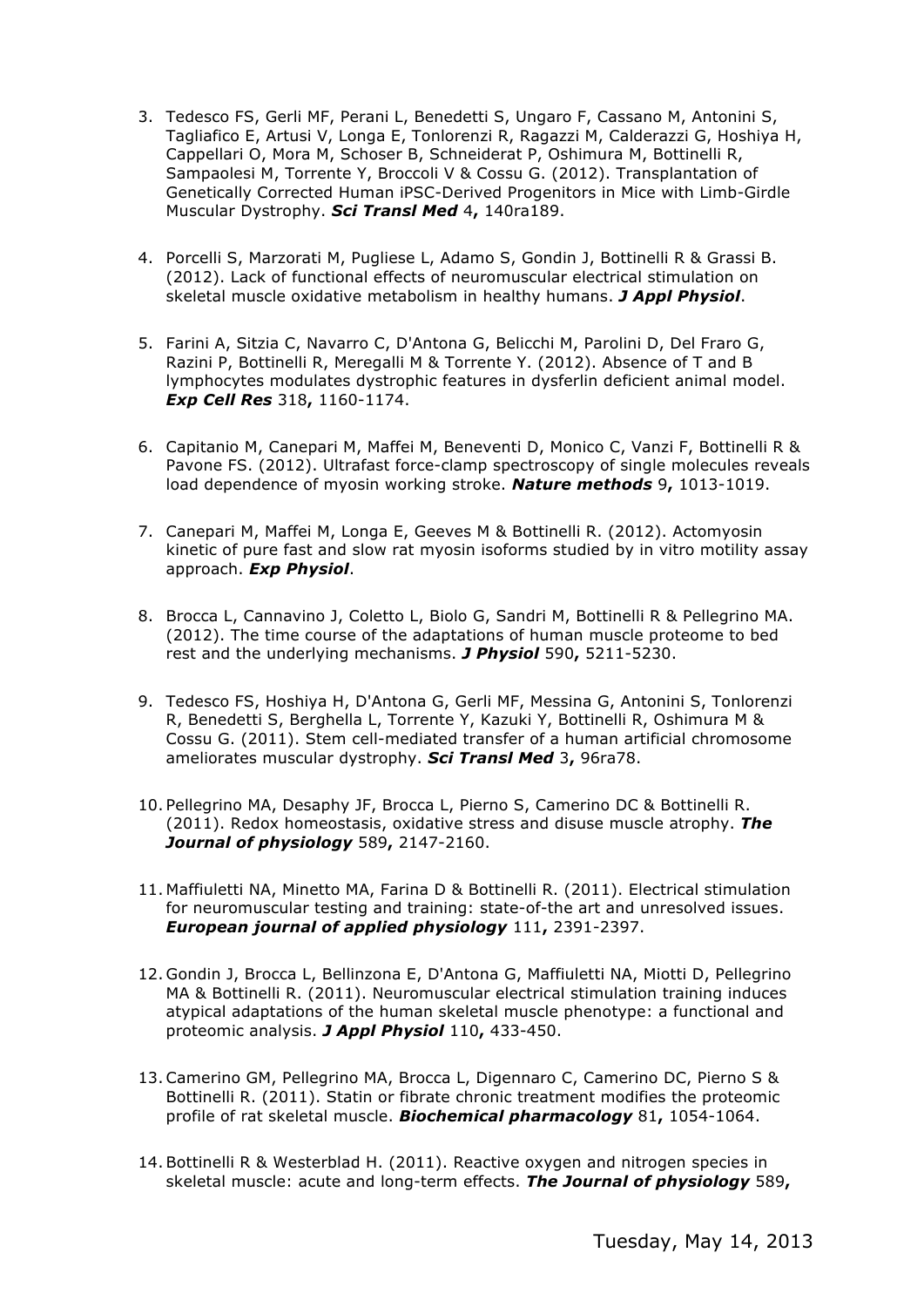2117-2118.

- 15. Tricarico D, Mele A, Camerino GM, Bottinelli R, Brocca L, Frigeri A, Svelto M, George AL, Jr. & Camerino DC. (2010). The KATP channel is a molecular sensor of atrophy in skeletal muscle. *J Physiol* 588**,** 773-784.
- 16. Flati V, Caliaro F, Speca S, Corsetti G, Cardile A, Nisoli E, Bottinelli R & G DA. (2010). Essential amino acids improve insulin activation of AKT/MTOR signaling in soleus muscle of aged rats. *Int J Immunopathol Pharmacol* 23**,** 81-89.
- 17. Desaphy JF, Pierno S, Liantonio A, Giannuzzi V, Digennaro C, Dinardo MM, Camerino GM, Ricciuti P, Brocca L, Pellegrino MA, Bottinelli R & Camerino DC. (2010). Antioxidant treatment of hindlimb-unloaded mouse counteracts fiber type transition but not atrophy of disused muscles. *Pharmacol Res* 61**,** 553-563.
- 18. D'Antona G, Ragni M, Cardile A, Tedesco L, Dossena M, Bruttini F, Caliaro F, Corsetti G, Bottinelli R, Carruba MO, Valerio A & Nisoli E. (2010). Branched-chain amino acid supplementation promotes survival and supports cardiac and skeletal muscle mitochondrial biogenesis in middle-aged mice. *Cell Metab* 12**,** 362-372.
- 19.Canepari M, Pellegrino MA, D'Antona G & Bottinelli R. (2010). Skeletal muscle fibre diversity and the underlying mechanisms. *Acta Physiol (Oxf)* 199**,** 465- 476.
- 20.Canepari M, Pellegrino MA, D'Antona G & Bottinelli R. (2010). Single muscle fiber properties in aging and disuse. *Scand J Med Sci Sports* 20**,** 10-19.
- 21. Brocca L, Pellegrino MA, Desaphy JF, Pierno S, Camerino DC & Bottinelli R. (2010). Is oxidative stress a cause or consequence of disuse muscle atrophy in mice? A proteomic approach in hindlimb-unloaded mice. *Exp Physiol* 95**,** 331- 350.
- 22. Borina E, Pellegrino MA, D'Antona G & Bottinelli R. (2010). Myosin and actin content of human skeletal muscle fibers following 35 days bed rest. *Scand J Med Sci Sports* 20**,** 65-73.
- 23. Pansarasa O, Rinaldi C, Parente V, Miotti D, Capodaglio P & Bottinelli R. (2009). Resistance training of long duration modulates force and unloaded shortening velocity of single muscle fibres of young women. *J Electromyogr Kinesiol* 19**,** e290-300.
- 24. Durieux AC, D'Antona G, Desplanches D, Freyssenet D, Klossner S, Bottinelli R & Fluck M. (2009). Focal adhesion kinase is a load-dependent governor of the slow contractile and oxidative muscle phenotype. *J Physiol* 587**,** 3703-3717.
- 25.Canepari M, Rossi R, Pansarasa O, Maffei M & Bottinelli R. (2009). Actin sliding velocity on pure myosin isoforms from dystrophic mouse muscles. *Muscle Nerve* 40**,** 249-256.
- 26. Parente V, D'Antona G, Adami R, Miotti D, Capodaglio P, De Vito G & Bottinelli R. (2008). Long-term resistance training improves force and unloaded shortening velocity of single muscle fibres of elderly women. *Eur J Appl Physiol* 104**,** 885-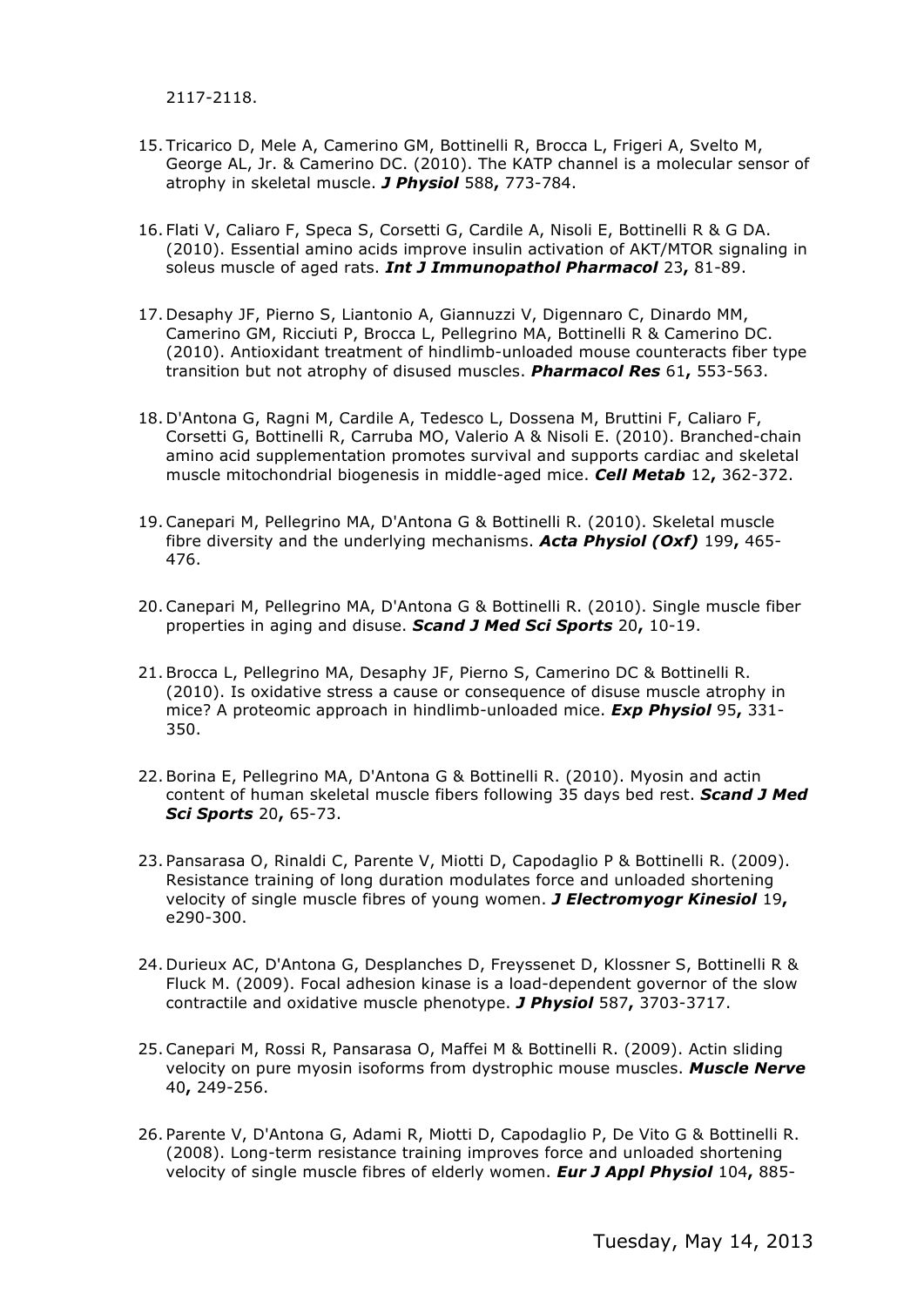893.

- 27. Benchaouir R, Meregalli M, Farini A, D'Antona G, Belicchi M, Goyenvalle A, Battistelli M, Bresolin N, Bottinelli R, Garcia L & Torrente Y. (2008). [Restoration of human dystrophin following transplantation of exon-skipping-engineered DMD patient stem cells into dystrophic mice]. *Med Sci (Paris)* 24**,** 99-101.
- 28. Torrente Y, Belicchi M, Marchesi C, Dantona G, Cogiamanian F, Pisati F, Gavina M, Giordano R, Tonlorenzi R, Fagiolari G, Lamperti C, Porretti L, Lopa R, Sampaolesi M, Vicentini L, Grimoldi N, Tiberio F, Songa V, Baratta P, Prelle A, Forzenigo L, Guglieri M, Pansarasa O, Rinaldi C, Mouly V, Butler-Browne GS, Comi GP, Biondetti P, Moggio M, Gaini SM, Stocchetti N, Priori A, D'Angelo MG, Turconi A, Bottinelli R, Cossu G, Rebulla P & Bresolin N. (2007). Autologous transplantation of muscle-derived CD133+ stem cells in Duchenne muscle patients. *Cell transplantation* 16**,** 563-577.
- 29. Sampaolesi M, Blot S, Bottinelli R & Cossu G. (2007). Sampaolesi et al. reply. *Nature* 450**,** E23-25.
- 30. Farini A, Meregalli M, Belicchi M, Battistelli M, Parolini D, D'Antona G, Gavina M, Ottoboni L, Constantin G, Bottinelli R & Torrente Y. (2007). T and B lymphocyte depletion has a marked effect on the fibrosis of dystrophic skeletal muscles in the scid/mdx mouse. *The Journal of pathology* 213**,** 229-238.
- 31. D'Antona G, Pellegrino MA, Carlizzi CN & Bottinelli R. (2007). Deterioration of contractile properties of muscle fibres in elderly subjects is modulated by the level of physical activity. *Eur J Appl Physiol* 100**,** 603-611.
- 32. D'Antona G, Brocca L, Pansarasa O, Rinaldi C, Tupler R & Bottinelli R. (2007). Structural and functional alterations of muscle fibres in the novel mouse model of facioscapulohumeral muscular dystrophy. *J Physiol* 584**,** 997-1009.
- 33. Brunelli S, Sciorati C, D'Antona G, Innocenzi A, Covarello D, Galvez BG, Perrotta C, Monopoli A, Sanvito F, Bottinelli R, Ongini E, Cossu G & Clementi E. (2007). Nitric oxide release combined with nonsteroidal antiinflammatory activity prevents muscular dystrophy pathology and enhances stem cell therapy. *Proc Natl Acad Sci U S A* 104**,** 264-269.
- 34. Benchaouir R, Meregalli M, Farini A, D'Antona G, Belicchi M, Goyenvalle A, Battistelli M, Bresolin N, Bottinelli R, Garcia L & Torrente Y. (2007). Restoration of human dystrophin following transplantation of exon-skipping-engineered DMD patient stem cells into dystrophic mice. *Cell stem cell* 1**,** 646-657.
- 35. Vanzi F, Capitanio M, Sacconi L, Stringari C, Cicchi R, Canepari M, Maffei M, Piroddi N, Poggesi C, Nucciotti V, Linari M, Piazzesi G, Tesi C, Antolini R, Lombardi V, Bottinelli R & Pavone FS. (2006). New techniques in linear and non-linear laser optics in muscle research. *J Muscle Res Cell Motil* 27**,** 469-479.
- 36. Sampaolesi M, Blot S, D'Antona G, Granger N, Tonlorenzi R, Innocenzi A, Mognol P, Thibaud JL, Galvez BG, Barthelemy I, Perani L, Mantero S, Guttinger M, Pansarasa O, Rinaldi C, Cusella De Angelis MG, Torrente Y, Bordignon C, Bottinelli R & Cossu G. (2006). Mesoangioblast stem cells ameliorate muscle function in dystrophic dogs. *Nature* 444**,** 574-579.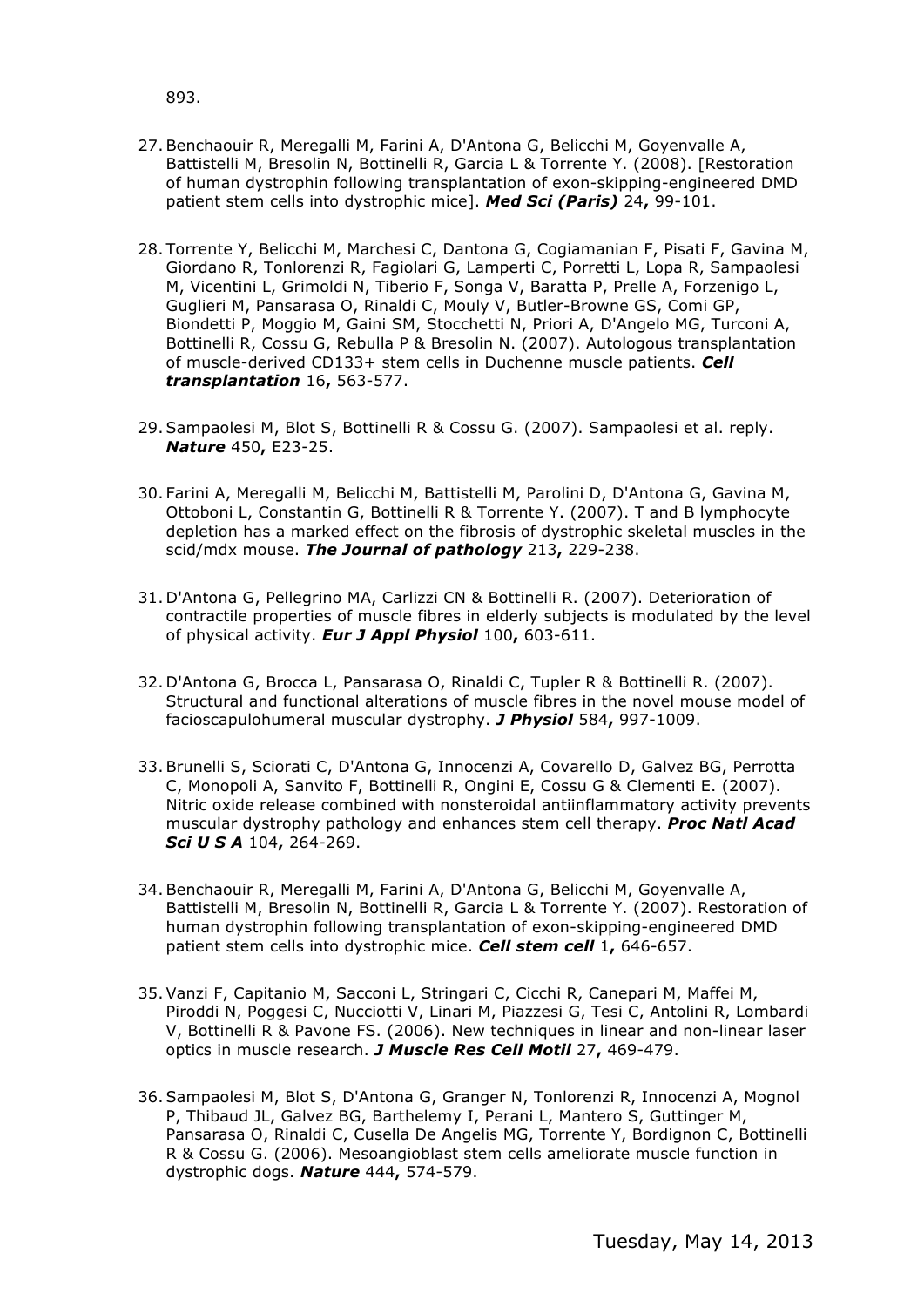- 37. Nyitrai M, Rossi R, Adamek N, Pellegrino MA, Bottinelli R & Geeves MA. (2006). What limits the velocity of fast-skeletal muscle contraction in mammals? *J Mol Biol* 355**,** 432-442.
- 38. Mourkioti F, Kratsios P, Luedde T, Song YH, Delafontaine P, Adami R, Parente V, Bottinelli R, Pasparakis M & Rosenthal N. (2006). Targeted ablation of IKK2 improves skeletal muscle strength, maintains mass, and promotes regeneration. *J Clin Invest* 116**,** 2945-2954.
- 39. Minetti GC, Colussi C, Adami R, Serra C, Mozzetta C, Parente V, Fortuni S, Straino S, Sampaolesi M, Di Padova M, Illi B, Gallinari P, Steinkuhler C, Capogrossi MC, Sartorelli V, Bottinelli R, Gaetano C & Puri PL. (2006). Functional and morphological recovery of dystrophic muscles in mice treated with deacetylase inhibitors. *Nat Med* 12**,** 1147-1150.
- 40. Maffiuletti NA, Zory R, Miotti D, Pellegrino MA, Jubeau M & Bottinelli R. (2006). Neuromuscular adaptations to electrostimulation resistance training. *Am J Phys Med Rehabil* 85**,** 167-175.
- 41. Gelfi C, Vigano A, Ripamonti M, Pontoglio A, Begum S, Pellegrino MA, Grassi B, Bottinelli R, Wait R & Cerretelli P. (2006). The Human Muscle Proteome in Aging. *J Proteome Res* 5**,** 1344-1353.
- 42. Gabellini D, D'Antona G, Moggio M, Prelle A, Zecca C, Adami R, Angeletti B, Ciscato P, Pellegrino MA, Bottinelli R, Green MR & Tupler R. (2006). Facioscapulohumeral muscular dystrophy in mice overexpressing FRG1. *Nature* 439**,** 973-977.
- 43. Denti MA, Rosa A, D'Antona G, Sthandier O, De Angelis FG, Nicoletti C, Allocca M, Pansarasa O, Parente V, Musaro A, Auricchio A, Bottinelli R & Bozzoni I. (2006). Chimeric adeno-associated virus/antisense U1 small nuclear RNA effectively rescues dystrophin synthesis and muscle function by local treatment of mdx mice. *Hum Gene Ther* 17**,** 565-574.
- 44. Denti MA, Rosa A, D'Antona G, Sthandier O, De Angelis FG, Nicoletti C, Allocca M, Pansarasa O, Parente V, Musaro A, Auricchio A, Bottinelli R & Bozzoni I. (2006). Body-wide gene therapy of Duchenne muscular dystrophy in the mdx mouse model. *Proc Natl Acad Sci U S A* 103**,** 3758-3763.
- 45. D'Antona G, Lanfranconi F, Pellegrino MA, Brocca L, Adami R, Rossi R, Moro G, Miotti D, Canepari M & Bottinelli R. (2006). Skeletal muscle hypertrophy and structure and function of skeletal muscle fibres in male body builders. *J Physiol* 570**,** 611-627.
- 46.Capitanio M, Canepari M, Cacciafesta P, Lombardi V, Cicchi R, Maffei M, Pavone FS & Bottinelli R. (2006). Two independent mechanical events in the interaction cycle of skeletal muscle myosin with actin. *Proc Natl Acad Sci U S A* 103**,** 87-92.
- 47.Rossi R, Maffei M, Bottinelli R & Canepari M. (2005). Temperature dependence of speed of actin filaments propelled by slow and fast skeletal myosin isoforms. *J Appl Physiol* 99**,** 2239-2245.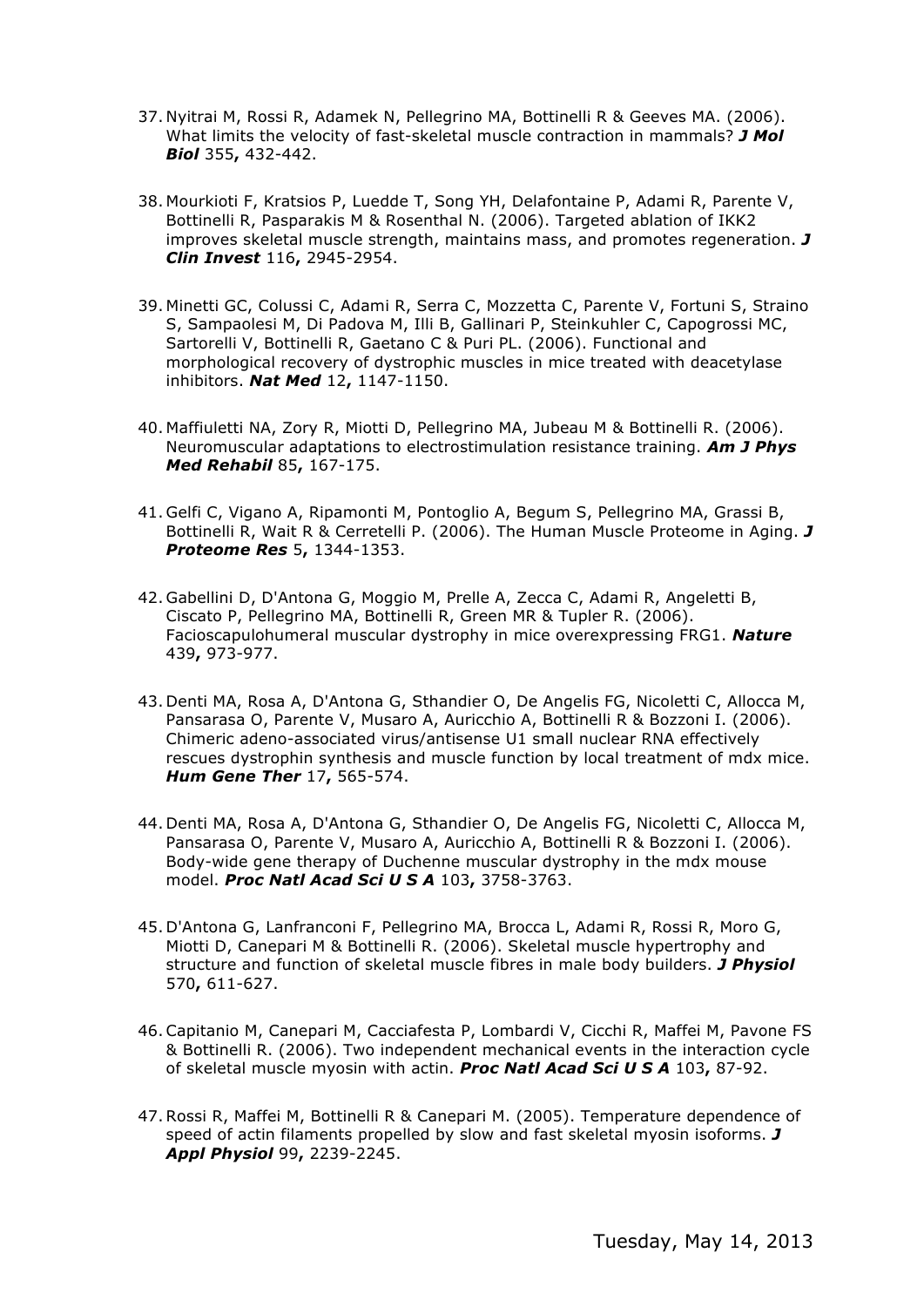- 48. Pellegrino MA, Brocca L, Dioguardi FS, Bottinelli R & D'Antona G. (2005). Effects of voluntary wheel running and amino acid supplementation on skeletal muscle of mice. *Eur J Appl Physiol* 93**,** 655-664.
- 49.Canepari M, Rossi R, Pellegrino MA, Orrell RW, Cobbold M, Harridge S & Bottinelli R. (2005). Effects of resistance training on myosin function studied by the in vitro motility assay in young and older men. *J Appl Physiol* 98**,** 2390-2395.
- 50. Torrente Y, Belicchi M, Sampaolesi M, Pisati F, Meregalli M, D'Antona G, Tonlorenzi R, Porretti L, Gavina M, Mamchaoui K, Pellegrino MA, Furling D, Mouly V, Butler-Browne GS, Bottinelli R, Cossu G & Bresolin N. (2004). Human circulating AC133(+) stem cells restore dystrophin expression and ameliorate function in dystrophic skeletal muscle. *J Clin Invest* 114**,** 182-195.
- 51. Toniolo L, Patruno M, Maccatrozzo L, Pellegrino MA, Canepari M, Rossi R, D'Antona G, Bottinelli R, Reggiani C & Mascarello F. (2004). Fast fibres in a large animal: fibre types, contractile properties and myosin expression in pig skeletal muscles. *J Exp Biol* 207**,** 1875-1886.
- 52. Polla B, D'Antona G, Bottinelli R & Reggiani C. (2004). Respiratory muscle fibres: specialisation and plasticity. *Thorax* 59**,** 808-817.
- 53. Pellegrino MA, D'Antona G, Bortolotto S, Boschi F, Pastoris O, Bottinelli R, Polla B & Reggiani C. (2004). Clenbuterol antagonizes glucocorticoid-induced atrophy and fibre type transformation in mice. *Exp Physiol* 89**,** 89-100.
- 54. Linari M, Bottinelli R, Pellegrino MA, Reconditi M, Reggiani C & Lombardi V. (2004). The mechanism of the force response to stretch in human skinned muscle fibres with different myosin isoforms. *J Physiol* 554**,** 335-352.
- 55. Sampaolesi M, Torrente Y, Innocenzi A, Tonlorenzi R, D'Antona G, Pellegrino MA, Barresi R, Bresolin N, De Angelis MG, Campbell KP, Bottinelli R & Cossu G. (2003). Cell therapy of alpha-sarcoglycan null dystrophic mice through intra-arterial delivery of mesoangioblasts. *Science* 301**,** 487-492.
- 56. Pellegrino MA, Canepari M, Rossi R, D'Antona G, Reggiani C & Bottinelli R. (2003). Orthologous myosin isoforms and scaling of shortening velocity with body size in mouse, rat, rabbit and human muscles. *J Physiol* 546**,** 677-689.
- 57. D'Antona G, Pellegrino MA, Adami R, Rossi R, Carlizzi CN, Canepari M, Saltin B & Bottinelli R. (2003). The effect of ageing and immobilization on structure and function of human skeletal muscle fibres. *J Physiol* 552**,** 499-511.
- 58. D'Antona G, Megighian A, Bortolotto S, Pellegrino MA, Ragona RM, Staffieri A, Bottinelli R & Reggiani C. (2002). Contractile properties and myosin heavy chain isoform composition in single fibre of human laryngeal muscles. *J Muscle Res Cell Motil* 23**,** 187-195.
- 59. Weiss S, Rossi R, Pellegrino MA, Bottinelli R & Geeves MA. (2001). Differing ADP Release Rates from Myosin Heavy Chain Isoforms Define the Shortening Velocity of Skeletal Muscle Fibers. *J Biol Chem* 276**,** 45902-45908.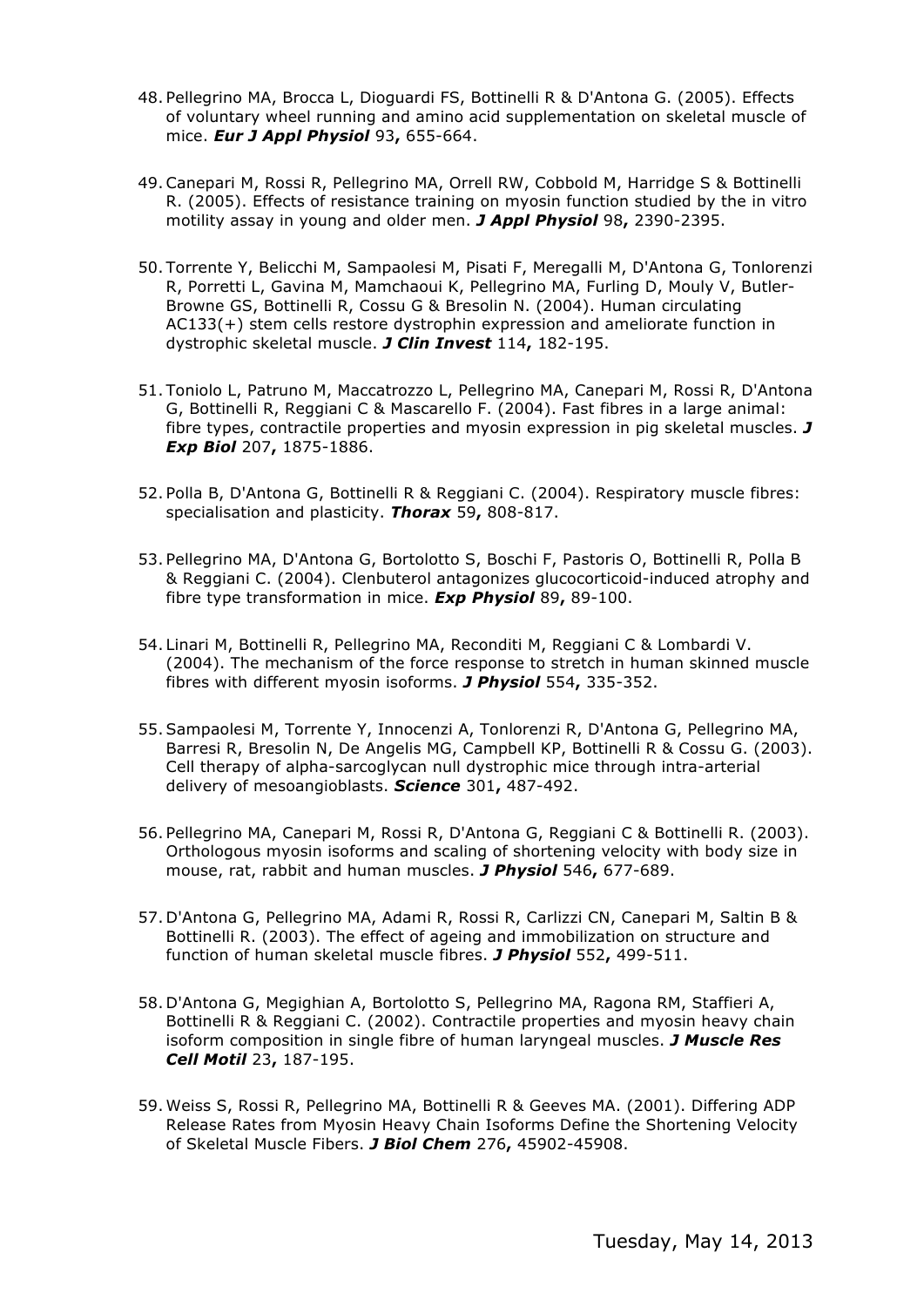- 60.Rossi R, Bottinelli R, Sorrentino V & Reggiani C. (2001). Response to caffeine and ryanodine receptor isoforms in mouse skeletal muscles. *Am J Physiol Cell Physiol* 281**,** C585-594.
- 61. Fulceri R, Rossi R, Bottinelli R, Conti A, Intravaia E, Galione A, Benedetti A, Sorrentino V & Reggiani C. (2001). Ca(2+) release induced by cyclic adp ribose in mice lacking type 3 ryanodine receptor. *Biochem Biophys Res Commun* 288**,** 697-702.
- 62. Bottinelli R. (2001). Functional heterogeneity of mammalian single muscle fibres: do myosin isoforms tell the whole story? *Pflugers Arch* 443**,** 6-17.
- 63.Reggiani C, Bottinelli R & Stienen GJ. (2000). Sarcomeric Myosin Isoforms: Fine Tuning of a Molecular Motor. *News Physiol Sci* 15**,** 26-33.
- 64. He ZH, Bottinelli R, Pellegrino MA, Ferenczi MA & Reggiani C. (2000). ATP consumption and efficiency of human single muscle fibers with different myosin isoform composition. *Biophys J* 79**,** 945-961.
- 65.Canepari M, Rossi R, Pellegrino MA, Bottinelli R, Schiaffino S & Reggiani C. (2000). Functional diversity between orthologous myosins with minimal sequence diversity. *J Muscle Res Cell Motil* 21**,** 375-382.
- 66. Bottinelli R & Reggiani C. (2000). Human skeletal muscle fibres: molecular and functional diversity. *Prog Biophys Mol Biol* 73**,** 195-262.
- 67.Canepari M, Rossi R, Pellegrino MA, Reggiani C & Bottinelli R. (1999). Speeds of actin translocation in vitro by myosins extracted from single rat muscle fibres of different types. *Exp Physiol* 84**,** 803-806.
- 68. Bottinelli R, Pellegrino MA, Canepari M, Rossi R & Reggiani C. (1999). Specific contributions of various muscle fibre types to human muscle performance: an in vitro study. *J Electromyogr Kinesiol* 9**,** 87-95.
- 69. Sartorio A, Narici M & Bottinelli R. (1998). Different impairment of muscle strength in adults with childhood-onset and acquired GH deficiency. *J Clin Endocrinol Metab* 83**,** 712.
- 70. Harridge SD, Bottinelli R, Canepari M, Pellegrino M, Reggiani C, Esbjornsson M, Balsom PD & Saltin B. (1998). Sprint training, in vitro and in vivo muscle function, and myosin heavy chain expression. *J Appl Physiol* 84**,** 442-449.
- 71. Bottinelli R, Coviello DA, Redwood CS, Pellegrino MA, Maron BJ, Spirito P, Watkins H & Reggiani C. (1998). A mutant tropomyosin that causes hypertrophic cardiomyopathy is expressed in vivo and associated with an increased calcium sensitivity. *Circ Res* 82**,** 106-115.
- 72. Barone V, Bertocchini F, Bottinelli R, Protasi F, Allen PD, Franzini Armstrong C, Reggiani C & Sorrentino V. (1998). Contractile impairment and structural alterations of skeletal muscles from knockout mice lacking type 1 and type 3 ryanodine receptors. *FEBS Lett* 422**,** 160-164.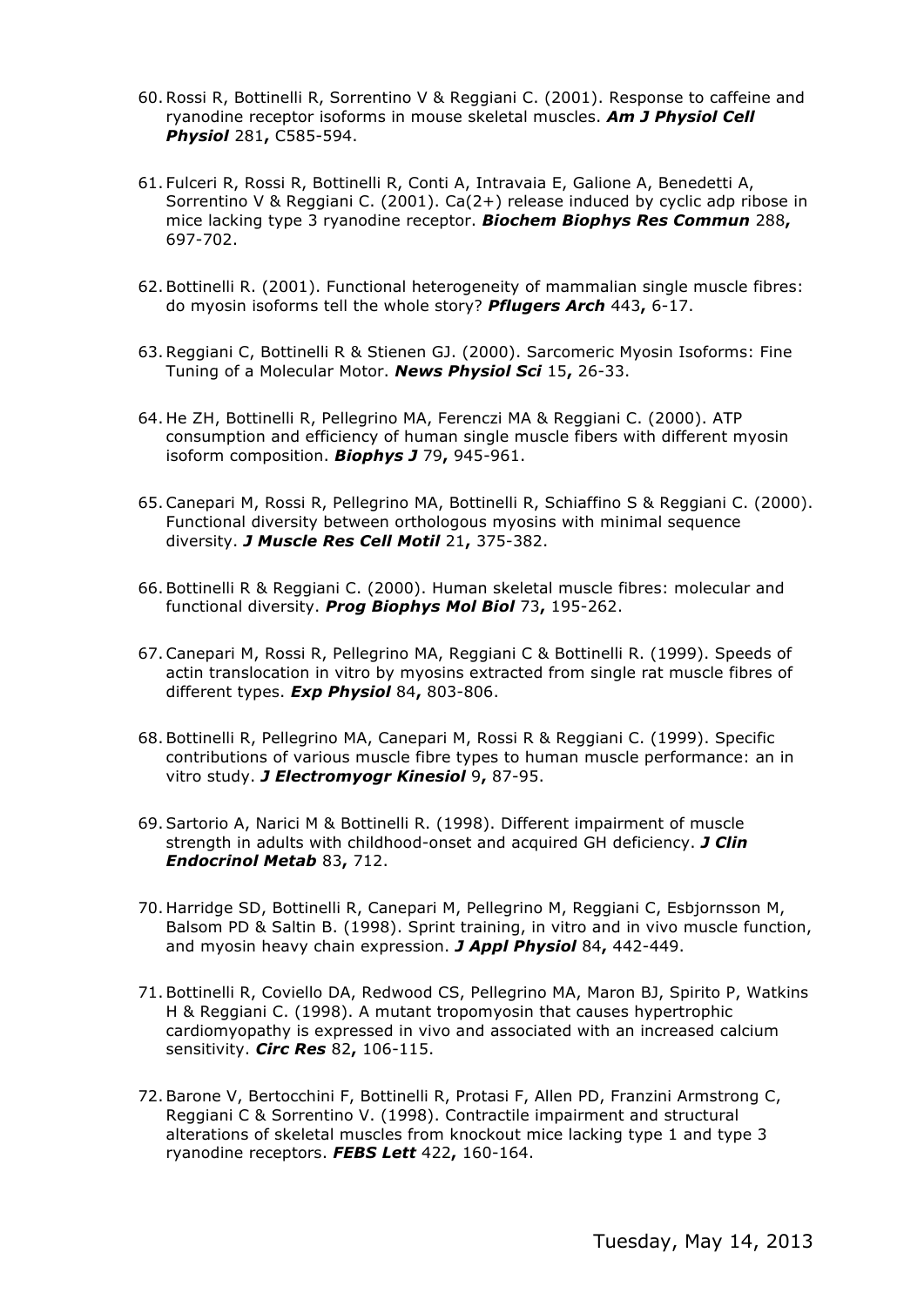- 73. Satta A, Migliori GB, Spanevello A, Neri M, Bottinelli R, Canepari M, Pellegrino MA & Reggiani C. (1997). Fibre types in skeletal muscles of chronic obstructive pulmonary disease patients related to respiratory function and exercise tolerance. *Eur Respir J* 10**,** 2853-2860.
- 74.Reggiani C, Potma EJ, Bottinelli R, Canepari M, Pellegrino MA & Stienen GJ. (1997). Chemo-mechanical energy transduction in relation to myosin isoform composition in skeletal muscle fibres of the rat. *J Physiol* 502 ( Pt 2)**,** 449-460.
- 75. Bottinelli R, Narici M, Pellegrino MA, Kayser B, Canepari M, Faglia G & Sartorio A. (1997). Contractile properties and fiber type distribution of quadriceps muscles in adults with childhood-onset growth hormone deficiency. *J Clin Endocrinol Metab* 82**,** 4133-4138.
- 76. Bottinelli R. (1997). The XXV European Muscle Congress: La Grand-Motte, Montpellier, France 14-17 September 1996. *J Muscle Res Cell Motil* 18**,** 119- 122.
- 77. Bertocchini F, Ovitt CE, Conti A, Barone V, Scholer HR, Bottinelli R, Reggiani C & Sorrentino V. (1997). Requirement for the ryanodine receptor type 3 for efficient contraction in neonatal skeletal muscles. *Embo J* 16**,** 6956-6963.
- 78. Stienen GJ, Kiers JL, Bottinelli R & Reggiani C. (1996). Myofibrillar ATPase activity in skinned human skeletal muscle fibres: fibre type and temperature dependence. *J Physiol* 493 ( Pt 2)**,** 299-307.
- 79. Harridge SD, Bottinelli R, Canepari M, Pellegrino MA, Reggiani C, Esbjornsson M & Saltin B. (1996). Whole-muscle and single-fibre contractile properties and myosin heavy chain isoforms in humans. *Pflugers Arch* 432**,** 913-920.
- 80. Bottinelli R, Canepari M, Pellegrino MA & Reggiani C. (1996). Force-velocity properties of human skeletal muscle fibres: myosin heavy chain isoform and temperature dependence. *J Physiol* 495 ( Pt 2)**,** 573-586.
- 81. Bottinelli R & Reggiani C. (1995). Force-velocity properties and myosin light chain isoform composition of an identified type of skinned fibres from rat skeletal muscle. *Pflugers Arch* 429**,** 592-594.
- 82. Bottinelli R, Canepari M, Cappelli V & Reggiani C. (1995). Maximum speed of shortening and ATPase activity in atrial and ventricular myocardia of hyperthyroid rats. *Am J Physiol* 269**,** C785-790.
- 83.Ricciardi L, Bottinelli R, Canepari M & Reggiani C. (1994). Effects of acidosis on maximum shortening velocity and force-velocity relation of skinned rat cardiac muscle. *J Mol Cell Cardiol* 26**,** 601-607.
- 84. Polla B, Bottinelli R, Sandoli D, Sardi C & Reggiani C. (1994). Cortisone-induced changes in myosin heavy chain distribution in respiratory and hindlimb muscles. *Acta Physiol Scand* 151**,** 353-361.
- 85. Bottinelli R, Canepari M, Reggiani C & Stienen GJ. (1994). Myofibrillar ATPase activity during isometric contraction and isomyosin composition in rat single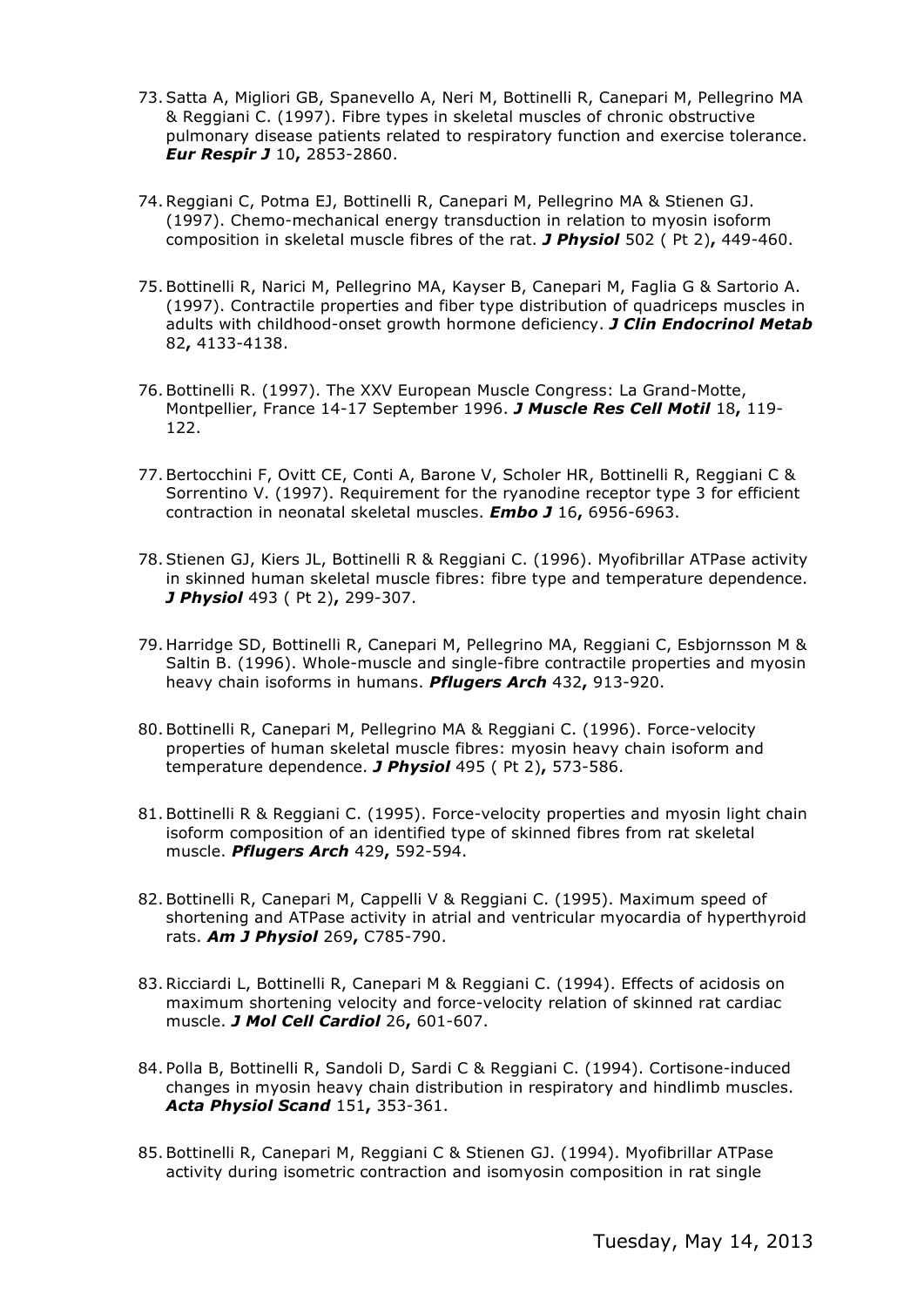skinned muscle fibres. *J Physiol* 481 ( Pt 3)**,** 663-675.

- 86. Bottinelli R, Betto R, Schiaffino S & Reggiani C. (1994). Unloaded shortening velocity and myosin heavy chain and alkali light chain isoform composition in rat skeletal muscle fibres. *J Physiol* 478 ( Pt 2)**,** 341-349.
- 87. Bottinelli R, Betto R, Schiaffino S & Reggiani C. (1994). Maximum shortening velocity and coexistence of myosin heavy chain isoforms in single skinned fast fibres of rat skeletal muscle. *J Muscle Res Cell Motil* 15**,** 413-419.
- 88. Bottinelli R, Cappelli V, Morner SE & Reggiani C. (1993). Effects of amrinone on shortening velocity and force development in skinned skeletal muscle fibres. *J Muscle Res Cell Motil* 14**,** 110-120.
- 89. Morner SE, Canepari M, Bottinelli R, Cappelli V & Reggiani C. (1992). Effects of Amrinone on shortening velocity, force development and ATPase activity of demembranated preparations of rat ventricular myocardium. *Acta Physiol Scand* 146**,** 21-30.
- 90. Bottinelli R, Schiaffino S & Reggiani C. (1991). Force-velocity relations and myosin heavy chain isoform compositions of skinned fibres from rat skeletal muscle. *J Physiol* 437**,** 655-672.
- 91.Cappelli V, Bottinelli R, Polla B & Reggiani C. (1990). Altered contractile properties of rat cardiac muscle during experimental thiamine deficiency and food deprivation. *J Mol Cell Cardiol* 22**,** 1095-1106.
- 92.Cappelli V, Bottinelli R, Poggesi C, Moggio R & Reggiani C. (1989). Shortening velocity and myosin and myofibrillar ATPase activity related to myosin isoenzyme composition during postnatal development in rat myocardium. *Circ Res* 65**,** 446- 457.
- 93. Bottinelli R, Eastwood JC & Flitney FW. (1989). Sarcomere 'give' during stretch of frog single muscle fibres with added series compliance. *Q J Exp Physiol* 74**,** 215- 217.
- 94.Cappelli V, Moggio R, Polla B, Bottinelli R, Poggesi C & Reggiani C. (1988). The dual effect of thyroid hormones on contractile properties of rat myocardium. *Pflugers Arch* 411**,** 620-627.
- 95. Altringham JD & Bottinelli R. (1985). The descending limb of the sarcomere length-force relation in single muscle fibres of the frog. *J Muscle Res Cell Motil* 6**,** 585-600.
- 96. Poggesi C, Bottinelli R, Vitale M & Testa S. (1984). Postextrasystolic potentiation in isolated rat myocardium: dependence on resting muscle length. *Pflugers Arch* 402**,** 321-324.
- 97. Altringham JD, Bottinelli R & Lacktis JW. (1984). Is stepwise sarcomere shortening an artefact? *Nature* 307**,** 653-655.
- 98. Poggesi C, Reggiani C, Bottinelli R, Ricciardi L & Minelli R. (1983). Relaxation in